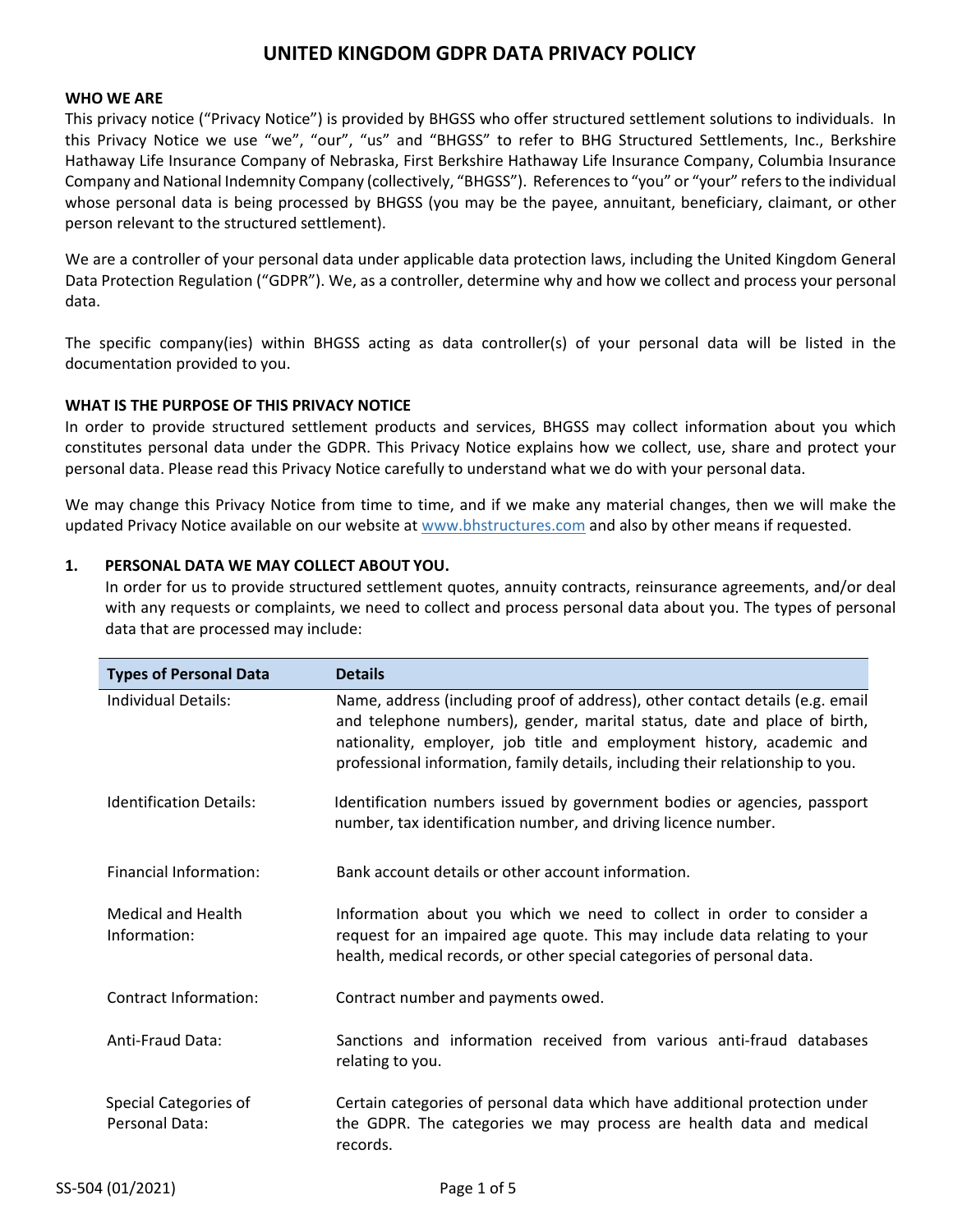## **2. WHERE WE MIGHT COLLECT YOUR PERSONAL DATA FROM**

We might collect your personal data from various sources, including:

- you;
- **The Stepart viable is verify than in Figure** viables with visors;
- other insurance market or structured settlement market participants;
- anti-fraud databases, sanctions lists, court files, and other databases;
- government agencies; or
- in the event we are unable to collect necessary personal information from you or your representatives or advisors, we may collect such information from the defendant or insurer with whom you are settling.

Which of the above sources apply will depend on your particular circumstances.

### **3. WHO HAS ACCESS TO YOUR PERSONAL DATA?**

The lifecycle of your structured settlement may involve the sharing of your personal information between structured settlement market participants (e.g., an attorney, structured settlement consultant, insurer, reinsurer), some of which you will not have direct contact with. In addition, your personal data may not have been collected directly by us.

You can find out the identity of the initial data controller of your personal data within the structured settlement life-cycle by contacting the following persons:

- Your attorney and, if a structured settlement consultant assisted you, the structured settlement consultant will be the initial data controller and their data protection contact can advise you on the identities of other structured settlement market participants that they have passed your personal data to.
- If you are receiving structured settlement payments as a result of the death of the original structured settlement recipient, the initial data controller of your personal data may be the plaintiff attorney, structured settlement consultant, structured settlement recipient, or us, depending on the circumstances. You may contact us to learn if we are the initial data controller of your information.

### **4. THE PURPOSES, CATEGORIES AND LEGAL GROUNDS FOR OUR PROCESSING OF YOUR PERSONAL DATA.**

Data protection law says that we are only allowed to use personal information if we have a proper reason for doing so. This includes when we share it outside of BHGSS. Data protection law says we must have one or more of the following reasons:

- **To fulfil a contract we have with you**
- **When it is our legal duty**
- **When it is in our legitimate interest**
- **When you consent to it**

When we have a commercial or other business interest reason of our own to use your personal information this is called a "legitimate interest". We will tell you what that is if we rely on it as a means to process your data.

We will not collect and use special categories of personal data information without your consent unless the law allows us to do so. If we do collect and use special categories of personal data without your consent, it will only be for the following reasons:

- When it is necessary for reasons of substantial public interest, or
- To establish, exercise or defend legal claims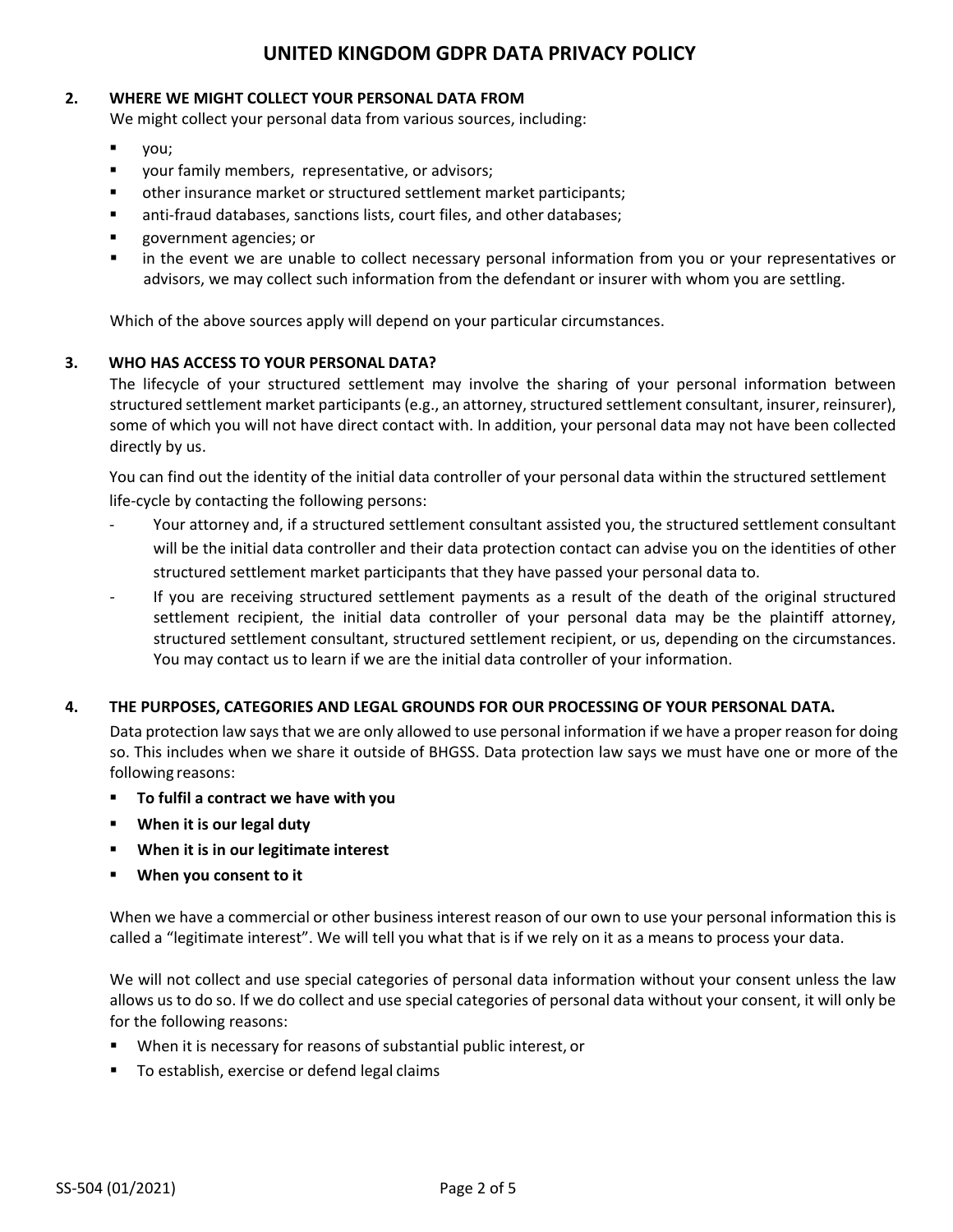We set out below the purposes and legal basis for which we may process your personal data during the lifecycle of providing structured settlement products and services to you.

| <b>Purpose</b>                                                                                                                                                                                                                                                                                                        | <b>Categories of Data</b>                                                                                                                                                                            | <b>Our Reasons</b>                                                                                                                                                                                                                                                        |
|-----------------------------------------------------------------------------------------------------------------------------------------------------------------------------------------------------------------------------------------------------------------------------------------------------------------------|------------------------------------------------------------------------------------------------------------------------------------------------------------------------------------------------------|---------------------------------------------------------------------------------------------------------------------------------------------------------------------------------------------------------------------------------------------------------------------------|
| <b>Quotation / Contract Inception</b><br>Establishing payment issuance<br>Evaluating your final settlement to<br>ensure accurate contract details<br>Providing standard-age quotes and<br>rated-age quotes<br>Setting you up as a client including<br>possible fraud, sanctions, and anti-<br>money laundering checks | <b>Anti-Fraud Data</b><br><b>Contract Information</b><br><b>Financial Information</b><br>٠<br><b>Health Information</b><br>٠<br><b>Identification Details</b><br>٠<br><b>Individual Details</b><br>٠ | Consent<br>Compliance with a<br>Legal Obligation<br>Legitimate Interests<br>Fulfil potential client's request<br>Ensure client information is<br>accurate<br>Ensure appropriate product<br>and premium<br>Performance of our contract with<br>you<br><b>Public Domain</b> |
| <b>Contract Administration</b><br>Client care including<br>communication with you<br>and sending updates<br>Payments to and from individuals                                                                                                                                                                          | Contract Information<br><b>Financial Information</b><br><b>Individual Details</b>                                                                                                                    | Consent<br>Legitimate Interests<br>To correspond with<br>payees, beneficiaries, or<br>claimants in order to<br>facilitate contract or<br>payment changes initiated<br>by an authorized person<br><b>Perform Contract</b>                                                  |
| Throughout the lifecycle of your<br>structured settlement<br>Complying with our<br>legal and regulatory<br>obligations<br>Handling complaints<br>Pricing and risk modelling                                                                                                                                           | <b>Contract Information</b><br><b>Financial Information</b><br><b>Identification Details</b><br><b>Individual Details</b>                                                                            | Consent<br>Legal Obligation<br>Legitimate Interests<br>٠<br>To build risk models that<br>allow the acceptance of<br>cases at appropriate<br>premiums                                                                                                                      |

- To structure our business appropriately
- Substantial Public Interest

## **5. WHO WE MAY SHARE YOUR PERSONAL DATA WITH**

In order to undertake the activities listed above, it may be necessary to share your data with third parties. Who we share this data with may depend on the structured settlement products and services we provide to you but may include:

- **EXECUTED Structured Settlement Consultants**
- Reinsurance intermediaries
- **Reinsurance Companies**
- **Anti-Fraud agencies and private investigators**
- **Regulators, government departments and databases**
- **•** Outsourced service providers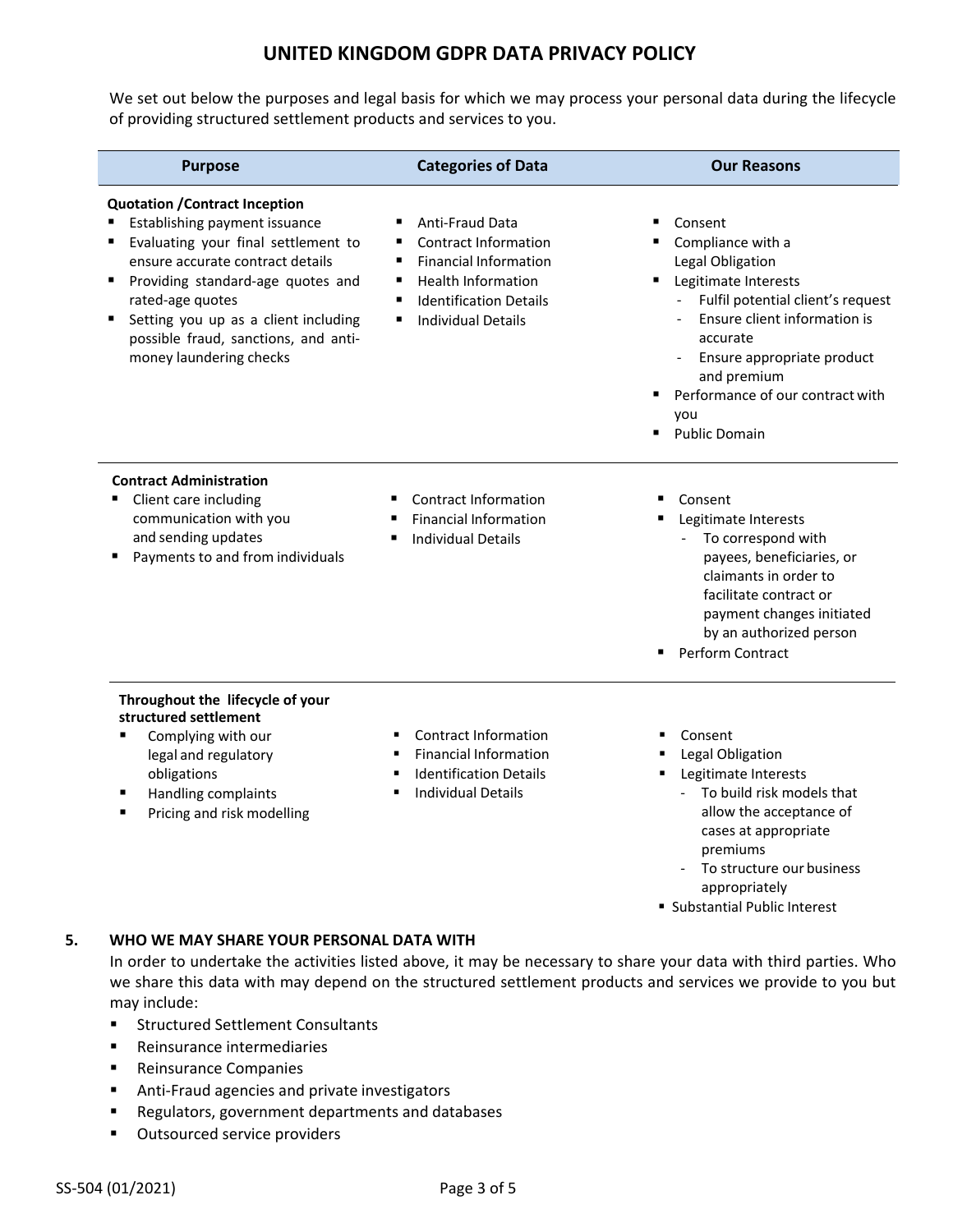We may also share your personal data with certain BHGSS affiliates within the Berkshire Hathaway Group who are located in the United States, Europe, or Canada and who provide administration and consulting services to us in relation to the structured settlement products and services we provide to you.

### **6. CONSENT**

In order to provide you a structured settlement quote and administer your contract we may need to process your special categories of personal data, such as medical and health records, as set out against the relevant purpose.

Your consent to this processing may be necessary for BHGSS to achieve this.

You may withdraw your consent to the processing of medical and health data at any time.

## **7. PROFILING**

When calculating the premium necessary to provide you a structured settlement, we may compare your personal data against actuarial mortality tables to produce a quote. This may be considered profiling under the GDPR and is used to ensure premiums reflect risk.

## **8. RETENTION OF YOUR PERSONAL DATA**

We will keep your personal data only for so long as is necessary and for the purpose for which it was originally collected. In particular, we will keep your personal data for so long as there is any possibility that either you or we may wish to bring a legal claim under the contract, we have a legitimate business reason for the data, or where we are required to keep your personal data due to legal or regulatory reasons.

### **9. YOUR RIGHTS**

If you have any questions in relation to our use of your personal data, you may contact the Annuity/Structured Settlement Manager at BHGSS by post or email using the following details:

Ray Driessen, Annuity/Structured Settlement Manager BHG Structured Settlements, Inc. 1314 Douglas Street, Suite 1400 Omaha, NE, 68102-1944 United States Email: dataprotection@bhstructures.com

BHGSS also has a United Kingdom Representative for Data Protection purposes for enquiries from United Kingdom Citizens and you may also contact our Representative at:

BHGSS Data Protection Enquiries Resolute Management Limited 4th Floor, 8 Fenchurch Place London EC3M 4AJ

Under certain conditions, you may have the right to require us to:

- provide you with further details on the use we make of your personal data/special categories of data;
- provide you with a copy of the personal data that you have provided to us;
- **update any inaccuracies in the personal data we hold;**
- delete any special category of data/personal data that we no longer have a lawful ground to use;
- where processing is based on consent, to withdraw your consent so that we stop that particular processing;